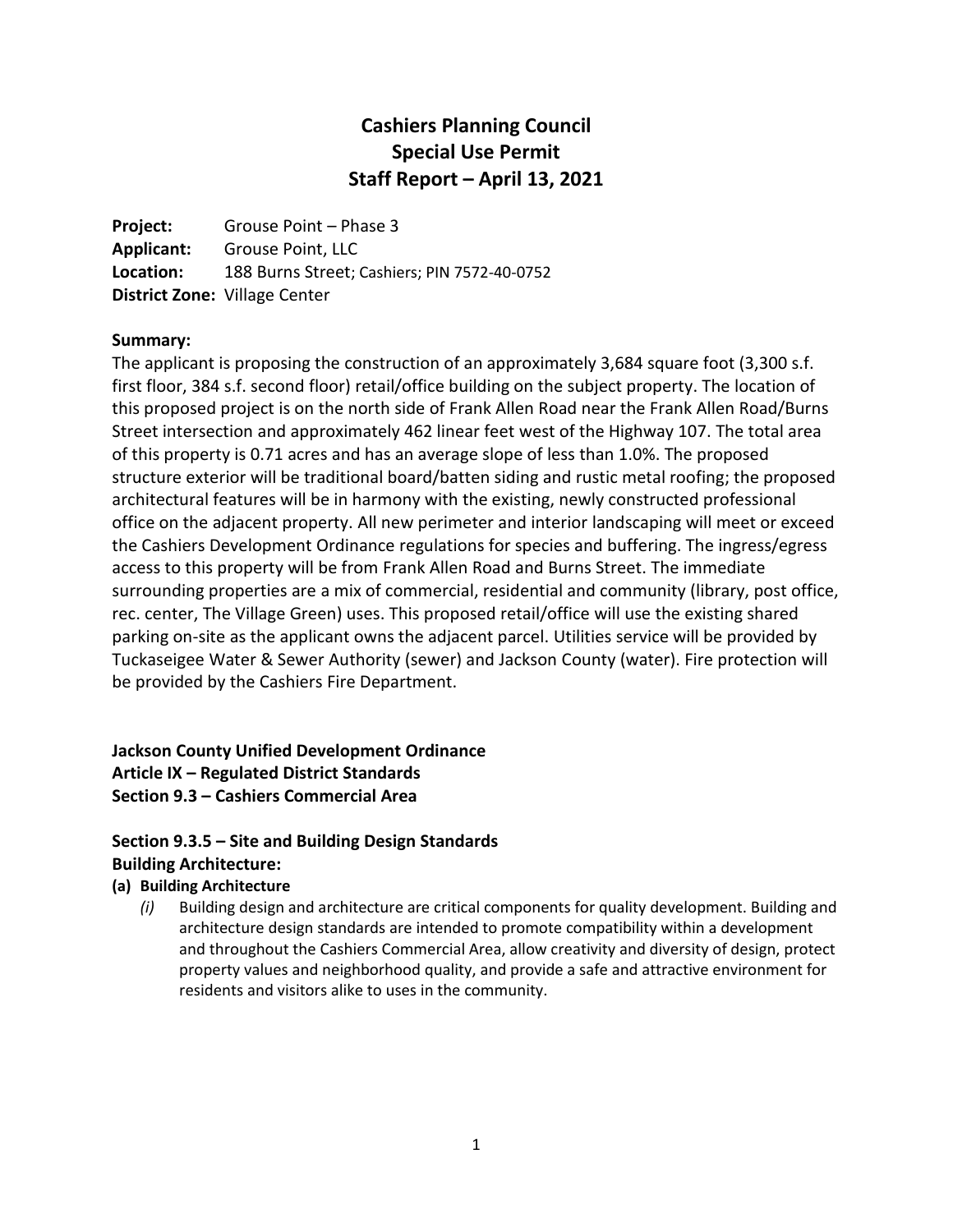#### **(b) Building Materials and Color**

- *(i)* Materials.
	- 1) All buildings shall be constructed of stone, exposed timber, fiber cement siding, wood siding, shingle siding, or other high-quality material, as approved by the Design Review Committee. No building shall be covered with sheet or corrugated metal or with vinyl siding. *The proposed exterior siding material will be traditional board/batten. The siding materials will continue to a masonry foundation (slab).*
	- 2) Exterior building materials shall be continued to finished grade of any elevation in accordance with minimum manufacture specifications. *The siding materials will continue to a masonry foundation (slab).*
	- 3) Cornices shall be constructed of brick, stone, wood, pre-cast concrete, or other high quality, long-lasting material. *The proposed building materials comply with this standard.*
	- 4) Architectural accent materials located above the roof line shall be constructed of brick, stone, wood, pre-cast concrete, architectural quality steel, fiber cement siding or other high quality, long-lasting material. *Siding materials above the main roofline will be traditional board/batten.*
- *(ii)* Colors.
	- 1) Color schemes used for buildings shall aesthetically integrate building elements together, relate separate (free-standing) buildings on the same lot or parcel to each other, and be used to enhance the architectural form of the building.

*The applicant has stated that the exterior colors for the proposed structure will be traditional colors suggested such as historic whites, grays, browns or colors from a rustic color palette and will be in harmony with the previously approved and constructed professional office on-site.* 

2) Exterior colors for new buildings and structures, including roofs, should be the predominant colors of the historic Cashiers Summer resort traditions, historic whites, grays, browns or colors from a rustic color palette are recommended, along with white or black pronounced trim colors. Fluorescent colors shall be avoided.

*The applicant has stated that the exterior colors for the proposed structure will be traditional colors suggested such as historic whites, grays, browns or colors from a rustic color palette and will be in harmony with the previously approved and constructed professional office on-site.* 

3) All building projections, including, but not limited to, chimneys, flues, vents, and gutters, shall match or complement in color the permanent color of the surface from which they project.

*The applicant has stated that the exterior colors for the proposed structure will be traditional colors suggested such as historic whites, grays, browns or colors*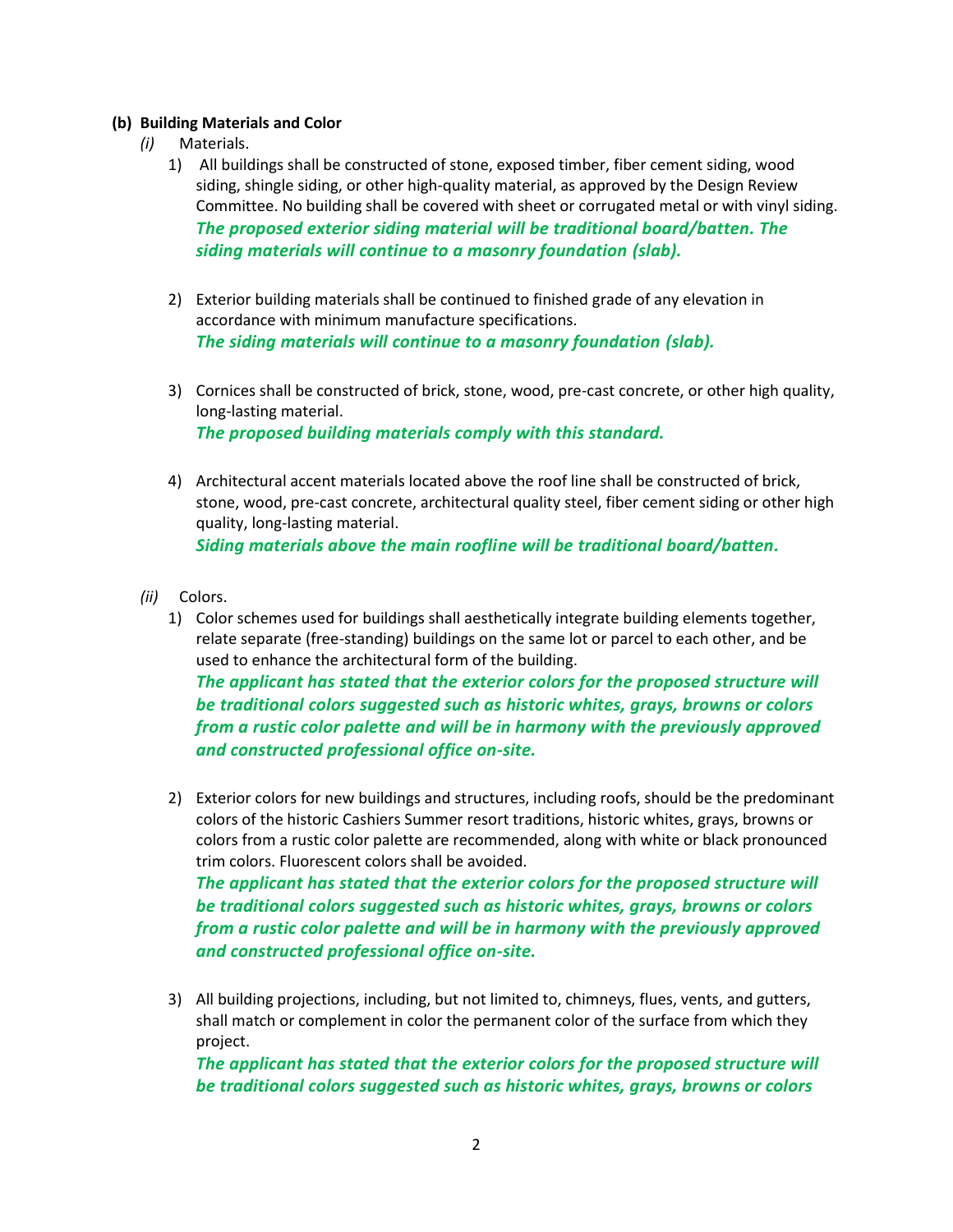### *from a rustic color palette and will be in harmony with the previously approved and constructed professional office on-site.*

#### **(c) Building Massing and Configuration**

- *(i)* Building scale. Buildings shall be small in scale and shall not exceed 45 feet in height. Buildings located on steep areas shall conform to hillside topography by stepping or staggering the mass of the proposed structure up or down the slope. *This proposed structure will not exceed 35 vertical feet in height.*
- *(ii)* Visibility. Buildings with visibility from the public right-of-way or public street or pedestrian walkway in the Cashiers Commercial District shall be designed with the following specific limitations:
	- a) Building masses shall maintain a balance of scale and proportion using design components which are harmonious with natural landforms and landscaping. *The property where the proposed structure will be constructed is relatively flat. It appears that this building would comply with this standard.*
	- b) Proposed structures shall not be sited atop peaks or silhouetted against the sky when viewed from any designated public right-of-way. *The property where the proposed structure will be constructed is relatively flat. It appears that this building would comply with this standard.*
	- c) Retaining walls visible from the valley floor shall not exceed ten feet in height as measured from grade at face to top of wall. Multiple "stepped" retaining walls whose total height exceeds ten feet must each be offset by at least six horizontal feet. Visible walls shall be colored and textured to complement the background land and vegetation. *N/A*

#### **(d) Building Façade Character**

- *(i)* Elements of articulation shall be employed on any building visible from the public right-of-way or public street or pedestrian walkway to reduce the apparent bulk and uniform appearance of large buildings, provide visual interest and variety, and reinforce local architecture.
- *(ii)* Building scale. At least four of the following elements must comprise 50 percent of front façade length and at least two of the following elements must comprise 30 percent of any façade length fronting a major public street and/or parking lot:
	- (a) Trellises with vegetation.
	- (b) Balconies.
	- (c) Cornices.
	- (d) Covered porches.
	- (e) Roofline offsets.
	- (f) Doors.
	- (g) Window hoods.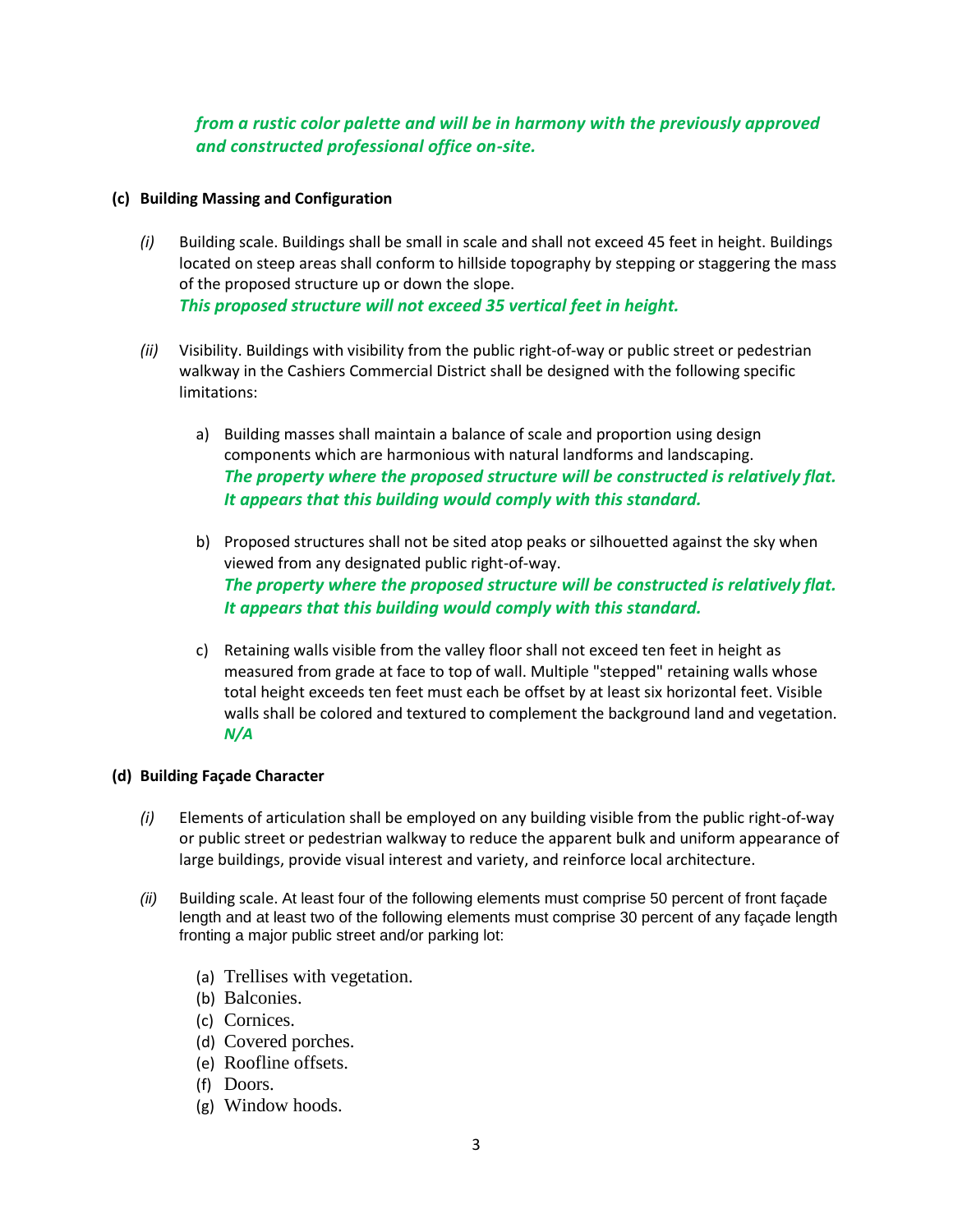- (h) Transoms.
- (i) Bulkheads.
- (j) Awnings or canopies.
- (k) Arcades.
- (l) Arches.
- (m) Outdoor patios.
- (n) Planters or wing walls that incorporate landscape areas or places for sitting
- (o) Ribs or columns.
- (p) Changes in texture or masonry.
- (q)Mansard Roofs or Parapet walls designed to meet the minimum requirements set forth of Section 9.3.5 (e) below .

(r) Shutters

### *The proposed structure includes at least four of the elements listed*

*(iii)* Windows. Front building façade must be comprised of a minimum of 30 percent window or glazed area.

*The front façade of the proposed structure includes at least 30% glazed area.*

1) All sides of the building shall include articulation, materials, and design characteristics consistent with those on the primary front façade in terms of quality and detail, unless the public's view of a rear or side building elevation from a public right-of-way or private street or pedestrian walkway is blocked by intervening buildings, topography, a solid screen wall at least six feet high built using materials consistent with the building, or landscaping measuring at least 15 feet in height at maturity.

*The proposed structure complies with this ordinance standard.* 

### **(e) Roof Form and Articulation**

- *(i)* The roof of any building shall present a distinctive profile and add interest to larger buildings and complement the character of other buildings included on the same lot or parcel. *The proposed structure complies with this ordinance standard and compliments the previously approved structure on this property in style and character.* 
	- 1) Flat roof buildings.
		- a) The roof of any building with a flat roof shall include parapets to conceal the roof and roof-top equipment from public view. The average height of such parapets shall not exceed 15 percent of the height of the supporting wall, unless required for in Section 9.3.5 (f) Rooftop Equipment Screening, and such parapets shall not at any point exceed one-third of the height of the supporting wall. *N/A*
		- b) Parapets used to conceal the roof and roof-top equipment for any building shall not extend a constant height for more than 100 feet in length. *N/A*
	- 2) Slope roof buildings. The roof of any building with a slope roof shall include the following to maintain proportional building architecture:
		- a) Overhanging eaves, extending no less than one foot past the supporting wall;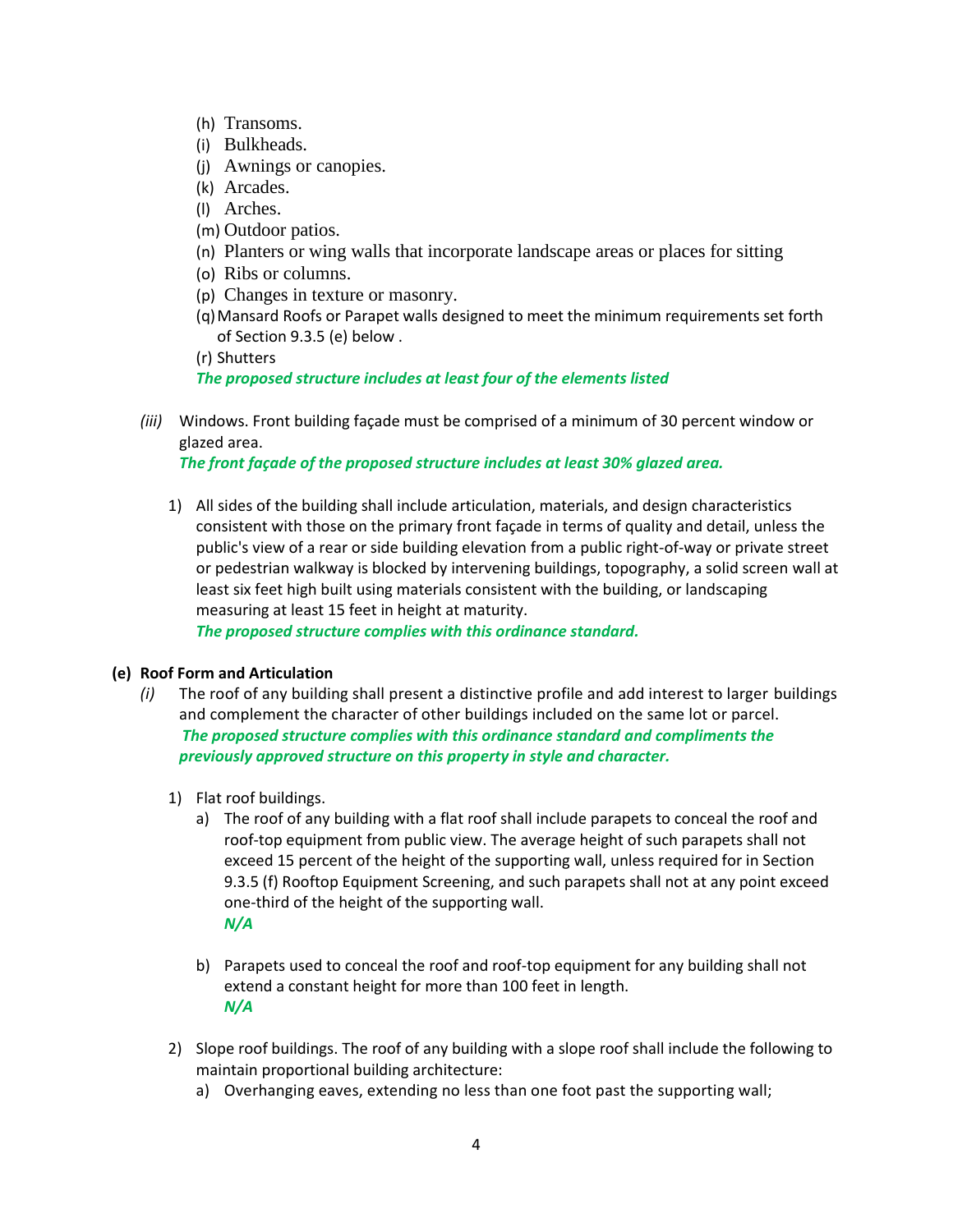- b) Sloping roofs that do not exceed the average height of the supporting walls, with an average slope greater than or equal to 5/12 pitch (5 inches of horizontal rise, 12 inches horizontal run). This would not apply to shed roofs or covered walkways. *The proposed structure complies with this ordinance standard.*
- 3) Additional requirements.
	- a) Consistent roof treatments, whether flat or sloping, shall be provided on all sides of the building.

*The proposed structure complies with this ordinance standard.*

b) The back side of all cornices, parapets, and roofline that are visible from an adjacent public right-of-way shall be finished with materials consistent with the associated building. *N/A*

#### **(f) Rooftop Equipment Screening**

- *(i)* Screen requirements. All rooftop mechanical equipment and vents greater than eight inches in diameter shall be:
	- 1) Screened from the line of sight of public rights-of-way, private roads, parking lots, public sidewalks, greenways, and internal pedestrian ways except for instances where site topography precludes reasonable compliance with the minimum screening requirement; *N/A*
	- 2) Screened by either a parapet wall along the building edge or a freestanding screen wall on the roof of a material, color, and design architecturally compatible with the building, that is at least as high as the equipment and vents for which the screening is designed to hide. *N/A*

#### **(g) Franchise Architecture**

*(i)* To maintain the unique character of the Cashiers District, buildings shall not be constructed or renovated using franchise architecture. Franchise or national chains may be permitted in the Cashiers District but must follow the standards of this section to create a building that is compatible with the Cashiers District. *N/A*

#### **(h) Architectural Unity**

*(i)* All buildings within the same lot or parcel shall be architecturally unified. Architectural unity means that buildings shall be related and compatible in style, color, scheme, quality, and type of exterior building materials.

*The proposed structure will be architecturally similar to the existing structure on the property.*